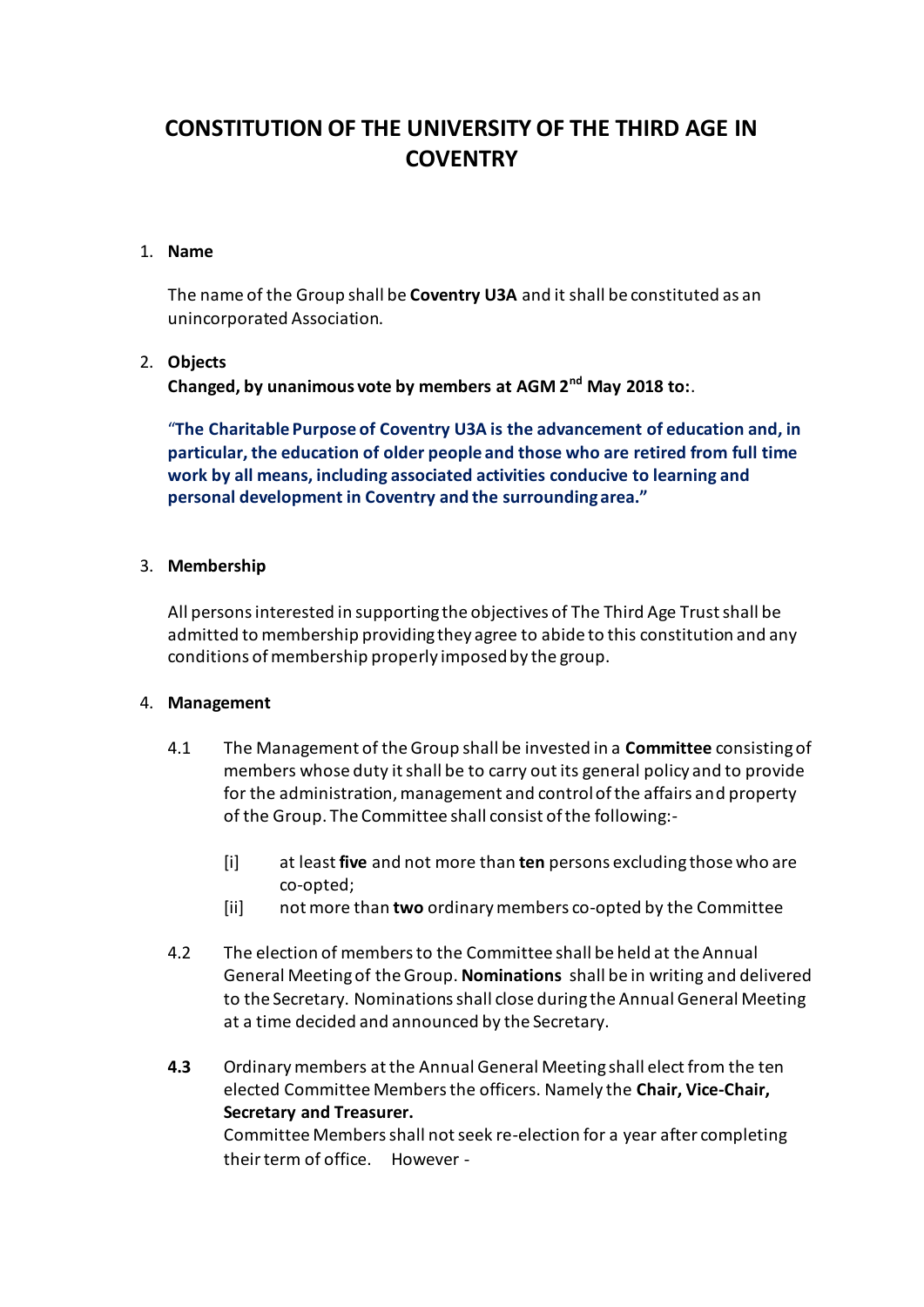**The Officers and six Committee Members may extend their term of office from three to four years if a vacancy exists after nominations for new Committee members have been received.**

The Secretary and Treasurer have the opportunity of retaining these offices until such time as they wish to resign, giving **three months' notice** of their resignation if possible.

The Officers and Members of the Committee shall take office at the first meeting of the Committee after the Annual General Meeting and there shall be at least four Committee Meetings a year.

- 4.4 Special Committee meetings may be called at any time by the Chair or by two members of the Committee upon seven days' clear notice being given to all the other Committee members of all the matters to be discussed.
- 4.5 At Committee meetings matters shall be decided by a simple majority of votes of the committee members present. In the case of an equality of votes the chair shall have a casting vote. The **quorum** for any committee meeting shall be **three** or **one third** of the Committee, whichever is the greater.
- 4.6 The proceedings of the Committee shall not be invalidated by any defect in the appointment, election or co-option of any Committee member.
- 4.7 Any Casual vacancy in the Committee may be filled by a member appointed by the Committee.
- 4.8 The members of the Committee [including members co-opted by the Committee and any members appointed by the Committee to fill casual vacancies] shall hold office until the first meeting of the Committee after the next Annual General Meeting.
- 4.9 The Committee may appoint sub-committees to which it may from time to time, and for such time as it determines, delegate such of its functions and powers as it thinks fit. Sub-committees shall report back to the Committee as soon as possible on actions taken under delegated powers. No expenditure shall be incurred by any sub-committee on behalf of the Group without prior consent of the Committee.
- 4.10 The Secretary shall keep **minutes** of the Committee Meetings.

#### 5. **Meetings**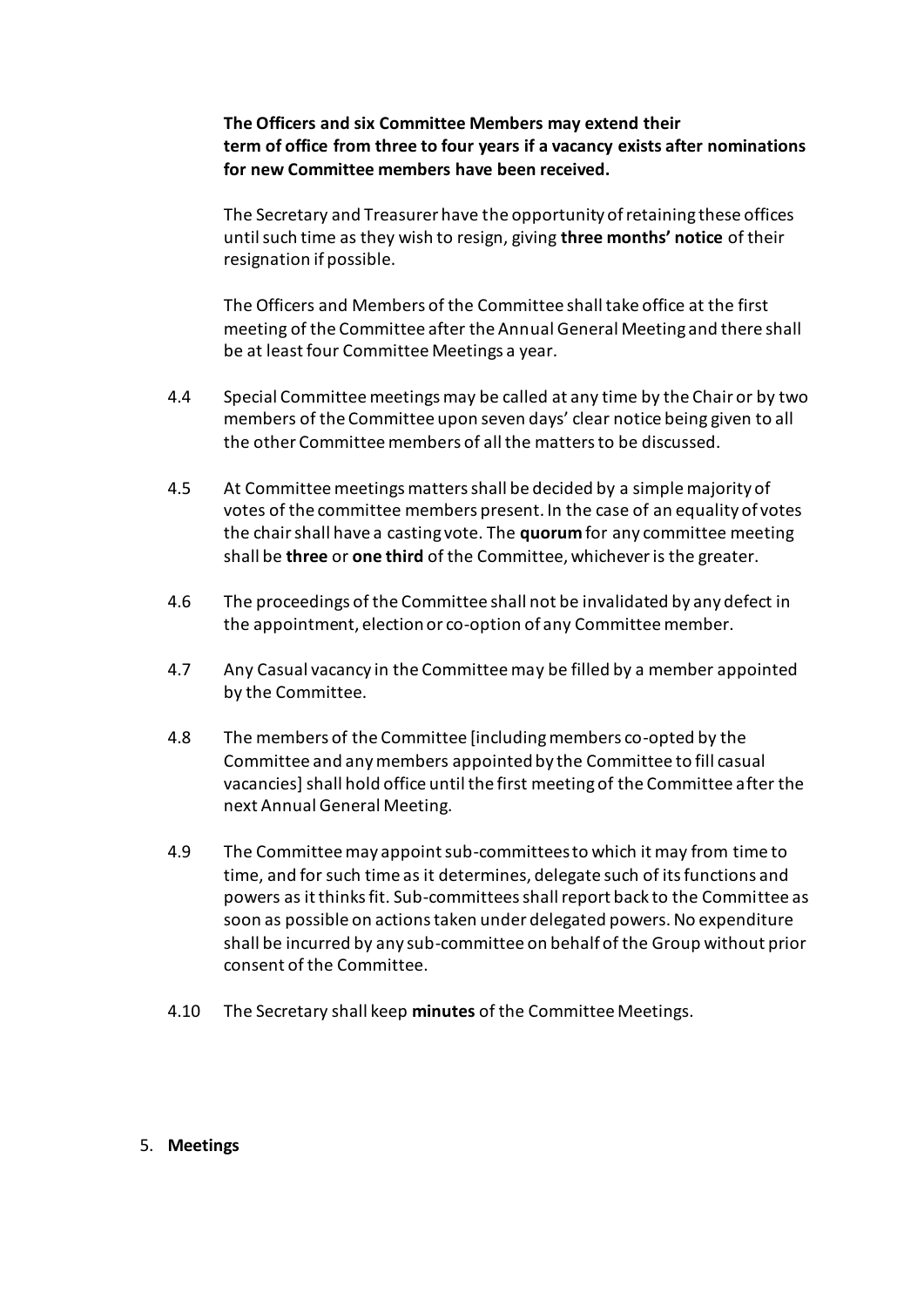- 5.1 The financial year of the Group shall end on  $31<sup>st</sup>$  March in each year and a General Meeting of members of the Group shall be convened as soon thereafter as possible for the purpose of:
	- [i] receiving the **Annual Report** and the **Accounts** of the Group;
	- [ii] electing the committee for the ensuing year and
	- [iii] to consider any other business as may be necessary.

At least **twenty-one** clear days' notice shall be given in writing by the Secretary to the members. There shall be a **quorum** when **one tenth** of the members or ten members, whichever is the greater, are present.

- 5.2 A **Special General Meeting** of the Group may be convened at any time by a resolution of the committee or upon a requisition signed by one-fifth or more of the members of the Group stating the object of the meeting. A meeting held on the requisition shall be called by the Secretary of the Group, and the Secretary shall give to the other members **fourteen days'** notice of such a meeting. There shall be a **quorum** when **five** members are present.
- 5.3 The Chair of the Group shall be the Chair of any Committee or General Meeting at which they are present. In their absence the Committee shall elect a Chair. The Chair of the meeting shall have a casting vote.
- 5.4 Accidental omission to give notice to any member shall not invalidate the proceedings of any General Meeting.

# 6. **Finance**

- **6.1** All the income and property of the Group shall be applied solely towards the objects of the Group and no portion thereof shall be paid or transferred in any way to any committee member of the Group provided that nothing herein shall prevent the payment, in good faith, of reasonable and proper remuneration to any officer or servant of the Group **[other than a Committee Member]** and repayment of out-of-pocket expenses to members or Committee Members incurred in the course of the work of the Group.
- 6.2 Any money raised or received may be retained by the Group and used at the discretion of the Committee of the Group. No form of permanent trading shall be undertaken in the raising of funds.
- 6.3 The committee may appoint employees not being members of the Committee as may from time to time be found necessary for carrying out the work of the Group and may fix their duties and remunerations.
- 6.4 All proper charges and expenses incidental to the management of the Group may be defrayed out of the funds of the Group.